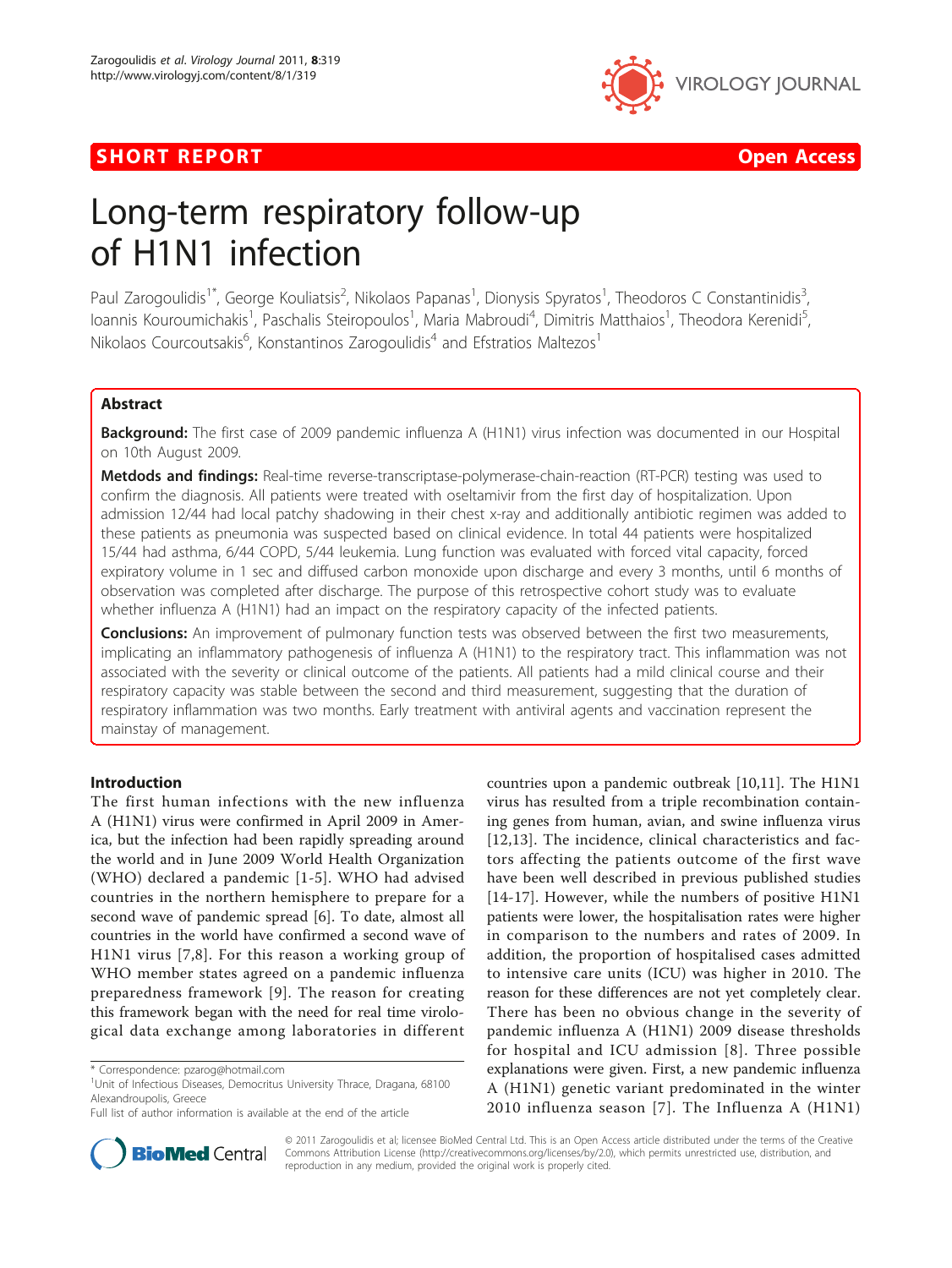2009 strain had undergone mutation in the hemagglutin. This mutation was associated with severe clinical outcome in comparison to the usual influenza A (H1N1) 2009 strain [[7,18,19\]](#page-6-0). Secondly, resistance to oseltamivir developing from the first wave reached a peak in the 2010 pandemic [\[20,21\]](#page-6-0). Thirdly, it has been reported that this year's seasonal vaccine effectiveness was moderate, suggesting an insufficient protective effect against the second wave of influenza A (H1N1) [\[22](#page-6-0)-[27\]](#page-6-0).

In this retrospective study, we evaluated the respiratory capacity of 44 patients admitted to the Unit of Infectious Diseases (UID) of our hospital from  $10^{th}$ August 2009 to  $15<sup>th</sup>$  November 2010. These were followed with Forced Vital Capacity (FVC), Forced Expiratory Volume in 1 sec (FEV1) and Carbon Monoxide Diffusing Capacity (DLCO) for a period of six months after their discharge. The rationale for the study was published data that H1N1 presents with hypoxemia and acute respiratory distress syndrome (ARDS) [[14-17,](#page-6-0)[28,29](#page-7-0)]. In addition, we examined the clinical characteristics of these patients.

# Patients and methods

## Methods of establishing H1N1 and precaution measures

Pharyngeal or nasopharyngeal swabs were taken upon admission in accordance with the protocol from the U.S. Centers for Disease Control and Prevention, as recommended by WHO and the average time between obtaining the samples and testing was 8-48 hours. The laboratory of the University Hospital of Alexandroupolis is a reference center for infectious diseases for more than 350.000 residents and one of the most important reference centers in Nothern Greece. Confirmed case was defined by a positive result of a real-time reversetranscriptase-polymerase-chain-reaction (RT-PCR) [\[30\]](#page-7-0).

The pandemic (H1N1) 2009 influenza virus is thought to spread from person to person in the same way as seasonal influenza, where transmission occurs predominantly through droplets produced from coughing or sneezing. Indirect transmission may also occur through self-inoculation after contact with surfaces or objects contaminated with the virus from infected persons. The incubation period for pandemic (H1N1) 2009 influenza virus is understood to be approximately four days (range: 1-7 days). The period of communicability is estimated to be seven days in uncomplicated cases; however, it may be longer in children (up to 10 days) and other individuals in whom symptoms and virus shedding may persist (i.e. immuno-compromised and severely ill). Consistent with seasonal influenza, transmission of the pandemic (H1N1) 2009 influenza virus is most likely during the initial days of infection when cases are typically symptomatic and have higher viral loads [\[31](#page-7-0)].

The following isolation precautions were recommended for healthcare personnel who are in close contact with patients with suspected or confirmed 2009 H1N1 influenza. Close contact was defined as working within 6 feet of the patient or entering into a small enclosed airspace shared with the patient (e.g. average patient room). The standard precaution for all patient care was use of non-sterile gloves for any contact with potentially infectious material, followed by hand hygiene immediately after glove removal; use of gowns along with eye protection for any activity that might generate splashes of respiratory secretions or other infectious material.

Respiratory protection recommendation, according to CDC continues to be the use of respiratory protection that is at least as protective as a fit-tested disposable N95 respirator for healthcare personnel who are in close contact with patients with suspected or confirmed 2009 H1N1 influenza. This recommendation applies uniquely to the special circumstances of the H1N1 pandemic during the fall and winter of 2009-2010 and CDC will continue to revisit its guidance as new information becomes available, within this season if necessary.

The current recommendation is based on the unique conditions associated with the current pandemic, including low levels of population immunity to 2009 H1N1 influenza, availability of vaccination programs well after the start of the pandemic, susceptibility to infection of those in the age range of healthcare personnel, increased risk for complications of influenza in some healthcare personnel (e.g. pregnant women), and the potential for healthcare personnel to be exposed to H1N1 influenza patients because of their occupation [\[32](#page-7-0)].

Respiratory evaluation with FVC, FEV1 and DLCO was determined according to a joint statement based on the previous statements from the American Thoracic Society and European Respiratory Society [[33\]](#page-7-0). Patients were evaluated the day of their discharge and every three months until six months all follow up were complete for each one. The concept was to evaluate whether these patients had clinical presentation of adverse effects of the virus on their respiratory capacity and to establish the duration of these effects.

## Statistical analysis

Analysis was carried out with the use of SPSS statistical software package (SPSS version 17.01; SPSS, Chicago, IL, USA). Continuous variables were expressed as mean ± SD or median (with interquartile ranges). For categorical variables, the percentages of patients in each category were calculated. Unpaired t-test was used in normally distributed parameters to compare the mean values between the two groups. A p value of less than 0.05 was considered to indicate statistical significance.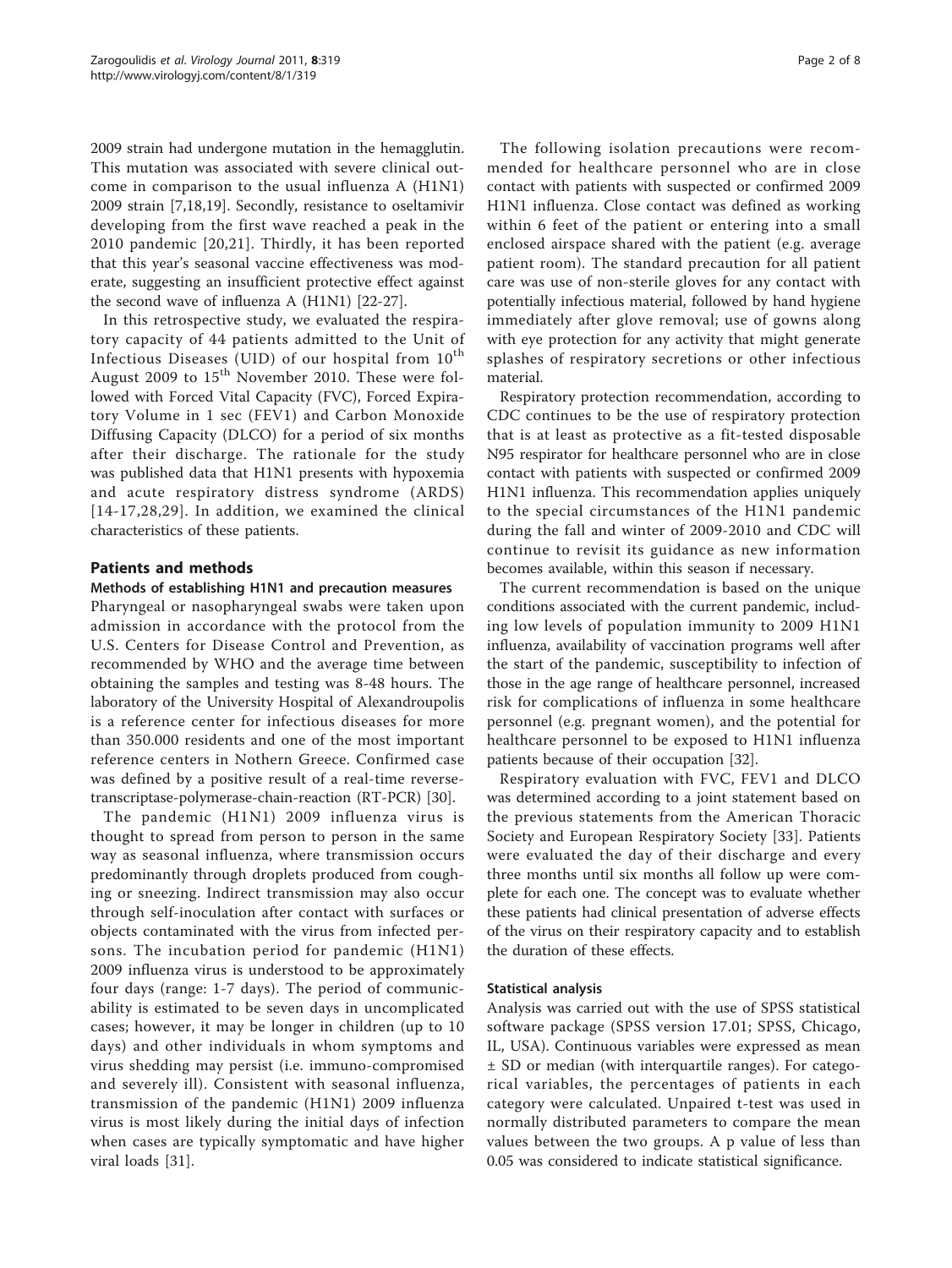## Results

Mean patient age was 36 years (14-65). The majority of the confirmed patients hospitalized were Caucasian male (28/44). All patients were treated immediately with oseltamivir (75-150 mg every 12 hours). Treatment with oseltamivir was continued for 4 to 10 days depending on the individual patient's clinical condition. In 12/44 patients, empiric antibiotic treatment (azithromycin +amoxicillin+clavulanic-acid or ceftriaxone+quinolone) was given upon admission due to suspected secondary bacterial pneumonia elevated C-reactive protein, WBC count and local patchy shadowing on x-ray as reported in previous studies [\[34](#page-7-0)-[36\]](#page-7-0). C-reactive protein and WBC count were elevated in these patients with local patchy shadowing on radiography (12/44 pts 27.2%).

Patients with radiological evidence of pneumonia were tested for serum procalcitonin (PCT) (36 patients in total) and Legionella/Streptococcus pneumoniae urinary antigens. Pneumonia score index (PSI) was applied and empirical antibiotic treatment was initiated according the treating physician's clinical judgment. Patient's procalcitonin test was within normal range (0.05-0.1) in all patients. Additionally, urine antigen results for Legionella and Streptococcus pneumoniae and blood culture that were drawn were also negative. The pneumonia score index was evaluated in these patients and the range was between class II to IV for 12/44 patients [\[37](#page-7-0)].

Coexisting conditions were as follows: asthma 15/44 (34%), chronic obstruction disease 6/44 (13.6%), diabetes mellitus 8/44 (18.1%), coronary heart disease 10/44 (22.7%), lymphoma 5/44 (11.3%). Median laboratory values were: C- reactive protein 5.18 mg/dl, white blood count (WBC) 7.114, urea 26.18 mg/dl, creatinine 0.9 mg/dl, aspartate aminotransferase (AST) 27.09 IU/l, alanine aminotransferase (ALT) 24.48 IU/l. Abnormal liver function was observed in 7/44 (15.9%). Mean temperature and oxygen saturation upon admission were 39.06° C and 96.07%, respectively. Median  $PO<sub>2</sub>$  was 81.23 mmHg. Severe hypoxemia upon admission, defined as decreased partial pressure of oxygen in blood  $\leq 60$ mmHg with  $FiO<sub>2</sub>$  21% [[29\]](#page-7-0), was observed in 7/44 patients. There was no thrombocytopenia observed. Median duration of hospitalisation and fever were 5.39 days and 2.45 days, respectively. Median body-mass index (BMI) was 30.23 kg/m<sup>2</sup>. Obesity (BMI  $\geq 30$  kg/m<sup>2</sup> [[38\]](#page-7-0)) was noted in 11/44 and morbid obesity (BMI  $\geq$  40  $\text{kg/m}^2$ ) was noted in 12/44 patients. Patient characteristics are presented in Table [1](#page-3-0).

No further pharyngeal or nasopharyngeal swabs were taken during hospitalization or after treatment. The criteria for discharge were absence of hypoxemia and temperature  $\leq 37^{\circ}$ C for 1 day without antipyretic treatment [[17\]](#page-6-0).

Patient's respiratory capacity was evaluated with FVC, FEV1 and DLCO upon discharge and every three months until six months of observation was completed for each patient. The evaluation is demonstrated according to four categories which the authors selected based on the same underlying disease of the patients: a) chronic obstructive pulmonary disease, b) asthma, c) comorbidities (diabetes mellitus, coronary heart disease, and cancer), d) previously healthy patients. Whenever a patient had both an underlying respiratory disease and co-morbidity he was selected to be included in a group according to his major factor affecting his clinical outcome, preferably his underlying respiratory background. There was no association between radiographic data and pulmonary function tests. The mean values for FVC, FEV1 and DLCO are presented in Figures [1](#page-4-0). A significant difference was observed between mean values of FEV1, FVC and DLCO between the evaluations upon discharge and the sixth month follow up (Table [2\)](#page-5-0).

## **Discussion**

We described a retrospective cohort study of 44 patients who were hospitalized with the pandemic 2009/10 Influenza A (H1N1) in the University Hospital of Alexandroupolis, Thrace from  $10^{th}$  August 2009 to  $15^{th}$ November 2010. So far, there has been no evaluation of H1N1 respiratory function. The correlation between the mechanisms and the impact that viruses have on the respiratory system has been established in previous published studies [[14-17](#page-6-0)[,28](#page-7-0),[29,39-44\]](#page-7-0). As might be anticipated, we found a major decreased respiratory capacity (FEV1 -10.205, FVC -9.909, DLCO -12.409) between the measurements taken upon discharge and in the sixmonth follow-up. This occurred due to the inflammatory effects of the virus through the respiratory tract. The differentiation of respiratory capacity also varied between the measurements taken upon discharge and the three-month follow-up, but it was observed that the variation was smaller in comparison to the sixth-month visit, which is possibly due to the time needed for the resolution of the inflammatory effects.

Patients with previously diagnosed respiratory disease such as COPD and asthma were well controlled on their treatment. H1N1 induced inflammation and was the factor that dysregulated their condition. WBC count and CRP were elevated in patients with suspected bacterial infection. Hypoxemia was more severe in patients with opacities on chest x-rays. The mean values in 7/44 patients with abnormal liver functions did not exceed 138 IU/L for ALT and 125 IU/L for AST. These patients did not present jaundice or other clinical signs of liver dysfunction. Patients with BMI  $\geq$  30 kg/m<sup>2</sup> were 20/44, implicating a mild clinical course overall, since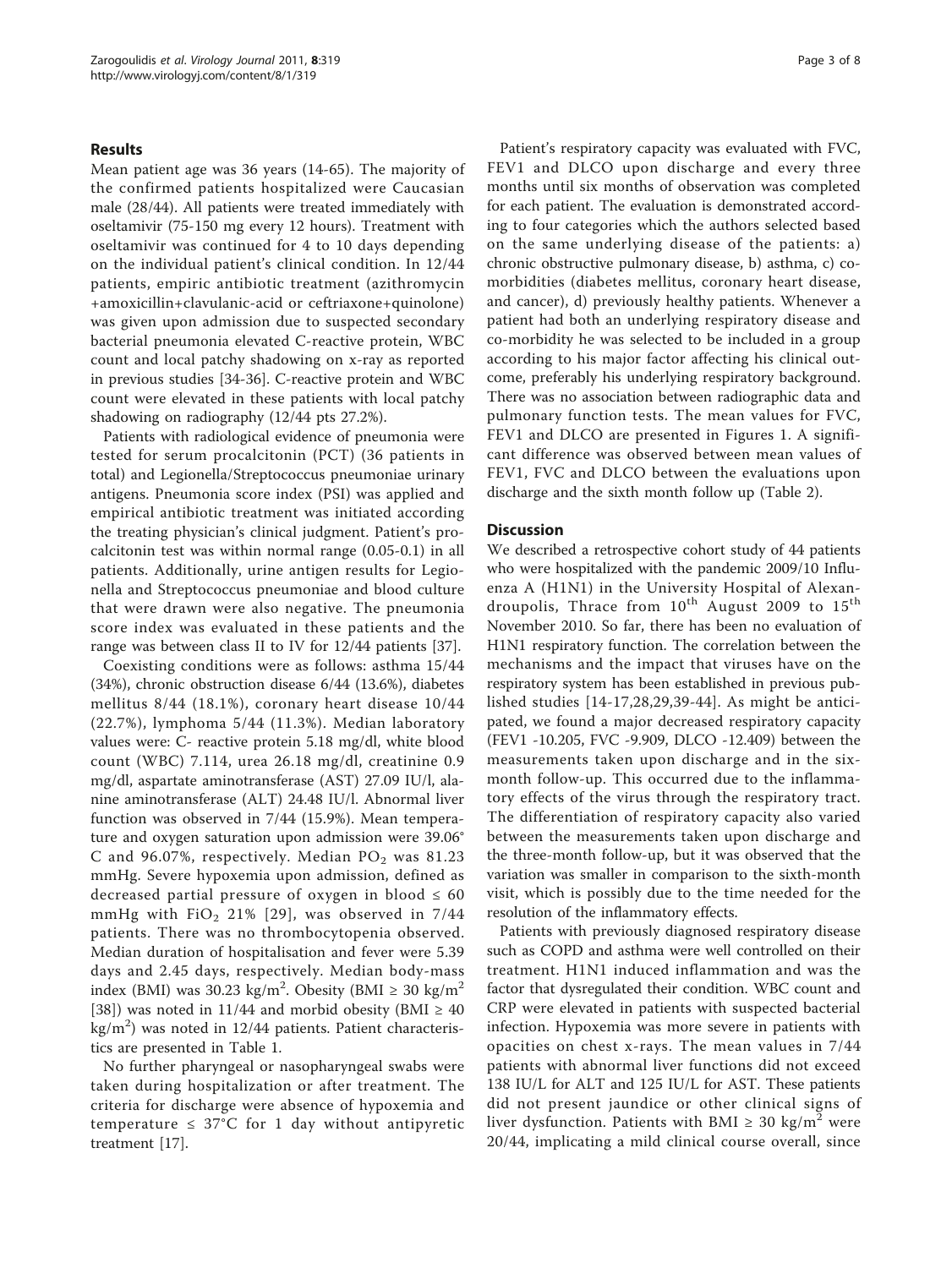# <span id="page-3-0"></span>Table 1 Patients characteristics

|                                               | Upon admission              |                                 |            |              | <b>Upon Discharge</b> |            |
|-----------------------------------------------|-----------------------------|---------------------------------|------------|--------------|-----------------------|------------|
| Characteristic H1N1(+)                        | Mean                        | Range                           | $(\pm SD)$ | Mean         | Range                 | $(\pm SD)$ |
| Age (years)                                   | 36                          | 14-65                           | (14.7)     |              |                       |            |
|                                               |                             |                                 |            |              |                       |            |
| Male/Female (n, %)                            | 28/16 (63.6%/36.3%)         |                                 |            |              |                       |            |
|                                               |                             |                                 |            |              |                       |            |
| Smokers                                       |                             |                                 |            |              |                       |            |
| (male/female) (n, %)                          |                             | 8/28 (28.6%) and 3/16 (18.8%)   |            |              |                       |            |
|                                               |                             |                                 |            |              |                       |            |
| <b>Non-Smokers</b>                            |                             |                                 |            |              |                       |            |
| (male/female)                                 |                             | 20/28 (71.4%) and 13/16 (81.3%) |            |              |                       |            |
|                                               |                             |                                 |            |              |                       |            |
| BMI                                           | 30.23                       | $20 - 45$                       | (8.757)    |              |                       |            |
| No,pts with obesity (male/female)             | 7/28 (25%) and 4/16 (25%)   |                                 |            |              |                       |            |
| No.pts without obesity (male/female)          | 21/28 (75%) and 12/16 (75%) |                                 |            |              |                       |            |
| Co-exististing conditions (n, %)              |                             |                                 |            |              |                       |            |
| Asthma                                        | 15/44 (34%)                 |                                 |            |              |                       |            |
| COPD                                          | 6/44 (13.6%)                |                                 |            |              |                       |            |
| IPF                                           | $1/44$ $(2.2\%)$            |                                 |            |              |                       |            |
| Lymphoma                                      | 5/44 (11.3%)                |                                 |            |              |                       |            |
| <b>Diabetes</b>                               | 8/44 (18.1%)                |                                 |            |              |                       |            |
| Coronary Heart Disease                        | 10/44 (22.7%)               |                                 |            |              |                       |            |
|                                               |                             |                                 |            |              |                       |            |
| Outcomes-days                                 |                             |                                 |            |              |                       |            |
| Duration of fever in hospital under treatment | 2.45                        | $1 - 4$                         | (0.875)    |              |                       |            |
| Days of Hospitalization                       | 5.39                        | $3 - 12$                        | (1.781)    |              |                       |            |
| Days under oseltamivir regimen                | 5.25                        | $4 - 10$                        | (1.014)    |              |                       |            |
|                                               |                             |                                 |            |              |                       |            |
| Adverse events (n, %)                         |                             |                                 |            |              |                       |            |
| Abnormal liver function                       | 7/44 (15.9%)                |                                 |            |              |                       |            |
| Nausea, Diarrhea                              | 4.5%                        |                                 |            |              |                       |            |
| Vomiting                                      | 1.4%                        |                                 |            |              |                       |            |
| Hypoxemia                                     | 1/44 (21.2%)                |                                 |            |              |                       |            |
| CRP                                           | 5.18                        | $0.26 - 17.38$                  | (5.123)    | 1.33         | $0.16 - 4.53$         | (1.01)     |
| WBC                                           | 7.114                       | 3.340-10.950                    | (2172.160) | 6.806        | 3340-10950            | (2021.6)   |
| Fever                                         | 39.06                       | 37-40                           | (0.834)    | 37.8         | 36.3-39.2             | (0.77)     |
| ${\sf CR}$                                    | 0.9                         | $0.5 - 1.30$                    | (0.17)     | $0.8\,$      | $5 - 1$               | (0.12)     |
| UR                                            | 26.18                       | $11 - 41$                       | (7.469)    | 25.11        | $12 - 40$             | (7.127)    |
| SGPT                                          | 24.48                       | 10-138                          | (26.37)    | 27.80        | $9 - 136$             | (26.719)   |
| SGOT                                          | 27.09                       | 14-125                          | (22.941)   | 24.14        | $9 - 57$              | (12.22)    |
| $Spo2$ (FiO <sub>2</sub> 21%)                 | 96.07                       | 89-99                           | (2.3)      | 96.98        | 94-99                 | (1.248)    |
| PO <sub>2</sub> (FiO <sub>2</sub> 21%)        | 81.23                       | 53-113                          | (14.586)   | 87.66        | 67-113                | (12.473)   |
|                                               |                             |                                 |            |              |                       |            |
| Abnormalities on chest radiograph (n, %)      |                             |                                 |            |              |                       |            |
| Local patchy shadowing                        | 8/44 (18.1%)                |                                 |            | 6/44 (13.6%) |                       |            |
| Ground-glass opacities                        | 3/44 (6.8%)                 |                                 |            | 2/44 (4.5%)  |                       |            |
| Interstitial abnormality                      | 1/44 (2.2%)                 |                                 |            | 1/44 (2.2%)  |                       |            |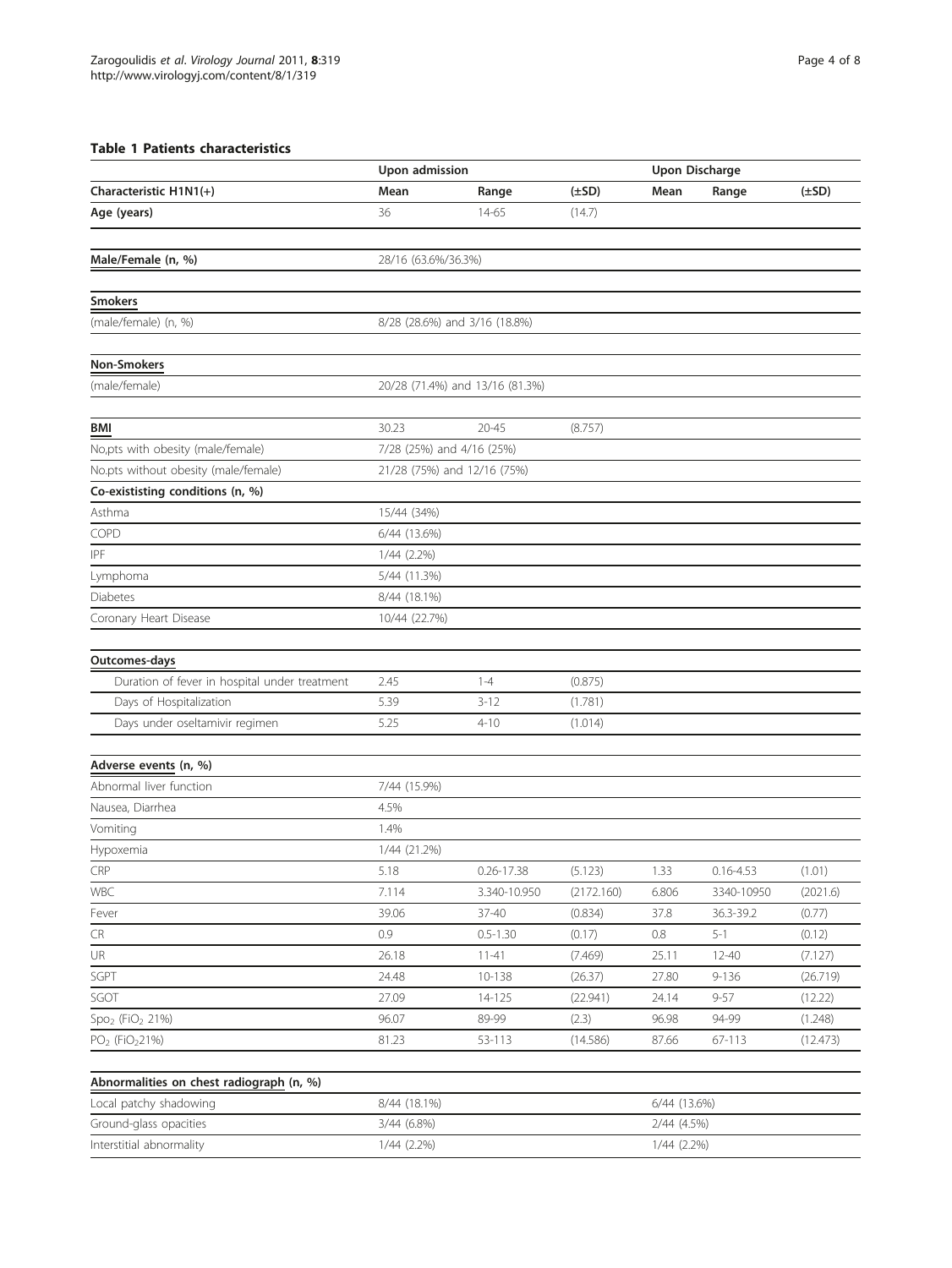<span id="page-4-0"></span>

BMI  $\geq$  30 is considered an adverse prognostic factor. The laboratory findings were not correlated with the respiratory functions, based on the fact that patients upon exacerbation or with opacities on chest x-ray would present a severe deterioration of their respiratory capacity. None of the patients had been previously vaccinated, but all patients received oseltamivir immediately on hospitalization and antibiotics upon suspicion of bacterial respiratory infection preventing an escalation of the inflammation and infection.

The mechanisms of H1N1-induced respiratory effects have received considerable attention [\[39-44](#page-7-0)]. Recent studies have shown that the high mortality rate of avian influenza virus infections is a consequence of an overactive inflammatory response and the severity of infection is closely related with virus-induced cytokine dysregulation. The most important feature of influenza A immune-pathogenesis is the appearance of "cytokine storm", which is characterized by the extreme

production and secretion of numerous pro-inflammatory cytokines. This is responsible for the development of lethal clinical symptoms, such as massive pulmonary edema, acute bronchopneumonia, alveolar hemorrhage, reactive hemophagocytosis, and acute respiratory distress syndrome, associated with necrosis and tissue destruction. Numerous in vitro, in vivo and clinical studies have pointed out that A/H5N1 viruses are very strong inducers of various cytokines and chemokines (Tumor Necrosis Factor [TNF]-alpha, Interferon [IFN] gamma, IFN-alpha/beta, Interleukin [IL]-6, IL-1, MIP [Macrophage Inflammatory Protein] -1, MIG [Monokine Induced by IFN-gamma], IP [Interferon-gamma-Inducible Protein]-10, MCP [Monocyte Chemoattractant Protein]-1, RANTES [Regulated on Activation Normal T-cell Expressed and Secreted], IL-8), in both humans and animals. The major cells implicated in the cytokine storm are macrophages and CD8+ T-lymphocytes, while the primary contributor cytokines are TNF-alpha, IL-6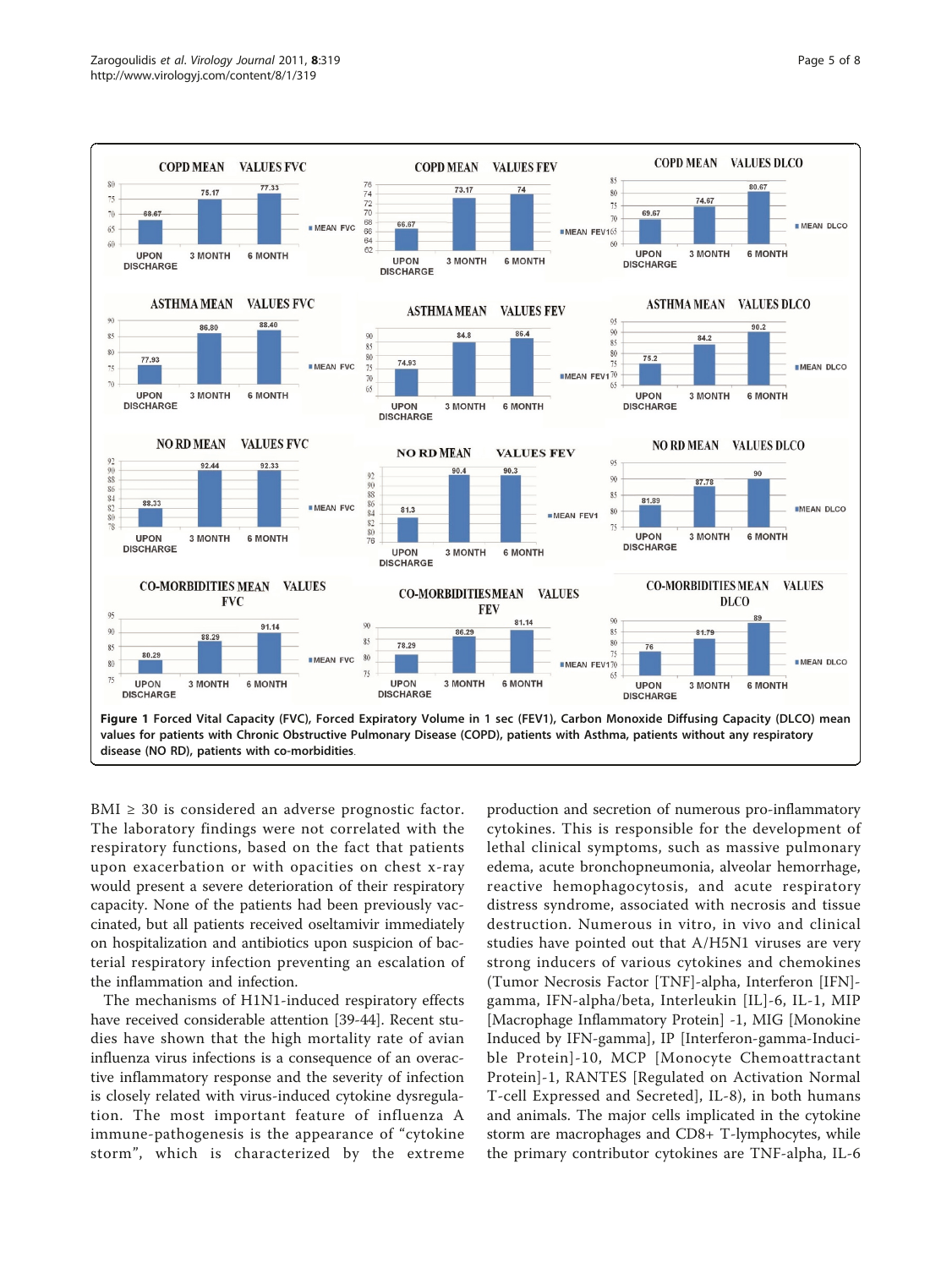<span id="page-5-0"></span>Table 2 Statistical findings as mean values between follow ups.

| <b>DLCO</b>      | 1DLCO | 76.07 | $-6.750$  | .000 |
|------------------|-------|-------|-----------|------|
|                  | 2DLCO | 82.82 |           |      |
|                  | 1DLCO | 76.07 | $-12.409$ | .000 |
|                  | 3DLCO | 88.48 |           |      |
|                  | 2DLCO | 82.82 | $-5.659$  | .000 |
|                  | 3DLCO | 88.48 |           |      |
| FEV <sub>1</sub> | 1FEV1 | 76.18 | $-8.659$  | .000 |
|                  | 2FEV1 | 84.84 |           |      |
|                  | 1FEV1 | 76.18 | $-10.205$ | .000 |
|                  | 3FEV1 | 86.39 |           |      |
|                  | 2FEV1 | 84.84 | $-1.545$  | .001 |
|                  | 3FEV1 | 86.39 |           |      |
| <b>FVC</b>       | 1FVC  | 78.52 | $-8.318$  | .000 |
|                  | 2FVC  | 86.84 |           |      |
|                  | 1FVC  | 78.52 | $-9.909$  | .000 |
|                  | 3FVC  | 88.43 |           |      |
|                  | 2FVC  | 86.84 | $-1.591$  | .000 |
|                  | 3FVC  | 88.43 |           |      |

and IFN-gamma. It has been detected that mutations of some viral genes (NS1, PB2, HA and NA) are responsible for the "cytokine storm", by increasing the viral replication rate, expending the tissue tropism, as well as facilitating the systemic invasion and the development of resistance against the host antiviral response. Glu92 and Ala149 mutations and carboxyl-terminal ESEV/ EPEV motif of NS1 protein have been implicated as determinants of virulence for A/H5N1 strains. In addition, Lys627 mutation in PB2 protein, polybasic aminoacid mutations in the cleavage region of hemagglutinin (HA) polyprotein, and glycosylation and sialyzation mutations in HA and neuraminidase (NA) proteins were found to enhance the immune-mediated pathology of highly virulent A strains [\[40](#page-7-0)-[45\]](#page-7-0). Furthermore, in a preliminary analysis of macrophage gene expression data based on published studies, 64 genes in H1N1-infected cells showed at least 1.5-fold difference in expression level compared to mock infected cells in at least one time point [[43\]](#page-7-0). Impressively, as many as 60 genes were thereby upregulated [[43](#page-7-0)].

Given these important inflammatory processes, it is important to attempt patient prophylaxis. Several antiviral agents were tested both in vitro and/or in vivo and presented results implicating that the early use of such agents suppress the inflammation apart from being a therapy [\[43](#page-7-0)-[49\]](#page-7-0) Antibiotics especially macrolides, which are well known for their anti-inflammatory and immunomodulatory properties were also tested. Clarithromycin inhibits the middle to late stage of the influenza virus replication cycle, resulting in inhibition of progeny virus production from the infected cells. Macrolides could mediate this effect by inhibiting intracellular hemagglutinin HA0 proteolysis. The inhibitory effect on influenza virus replication of macrolides has been known since the 80s [\[50](#page-7-0)-[54\]](#page-7-0). N-acetylcysteine (NAC) is a thiol-containing compound which non-enzymatically interacts and detoxifies reactive electrophiles and free radicals. NAC has already been shown to effectively protect human bronchial fibroblasts against the toxic effects of tobacco smoke condensates and the isolated perfused lung against the glutathione (GSH)-depleting effect of tobacco smoke. NAC has also been demonstrated to reduce the reactive oxygen intermediate hydrogen peroxide  $(H_2O_2)$  and to confer protection from the toxic effects of  $H_2O_2$ . In vivo studies, however, have demonstrated that orally administered NAC has very low bioavailability due to its rapid metabolism mainly to GSH but also other metabolites. Thus, even though NAC is very effective in protecting cells of different origins from the toxicity of reactive components in tobacco smoke and reactive oxygen species, a direct scavenging effect by NAC in vivo, does not seem likely. This holds especially true for oral administration. A more relevant mechanism in vivo for any protective effect of NAC may be attributable to its activity as a precursor of GSH, thereby facilitating its biosynthesis. GSH will then serve as the protective agent and detoxify reactive species both enzymatically and non-enzymatically [[55](#page-7-0),[56\]](#page-7-0). Finally, the efficacy of vaccination for H1N1 has been documented by assessing antibody formation in the vaccinated elderly subjects from the 2009 pandemic in contrast to the younger ones who were not vaccinated. Nonetheless, antibodies from older subjects previous encounter with pandemic influenza A strains may be a confounding factor [\[57\]](#page-7-0).

This study has a number of limitations. First, our patient series was small, but it should be borne in mind that since these H1N1 positive patients represent a population of 350.000 residents. Furthermore, diagnostic tests with procalcitonine, urine antigen and blood cultures were given only upon suspicion of an infection. The respiratory capacity tests represented a small number of patients in each group, and so no correlations could be preformed between the four subgroups. In addition, the baseline condition of each patient was not evaluated; this was either because they did not have a respiratory underlying condition or because they were patients that admitted in our hospital for the first time.

# Conclusions

Respiratory capacity differed between categories of patients at least for the first three months of observation, probably due to the inflammatory factors that are released with the influenza A (H1N1) infection and underlying disease. Importantly, the respiratory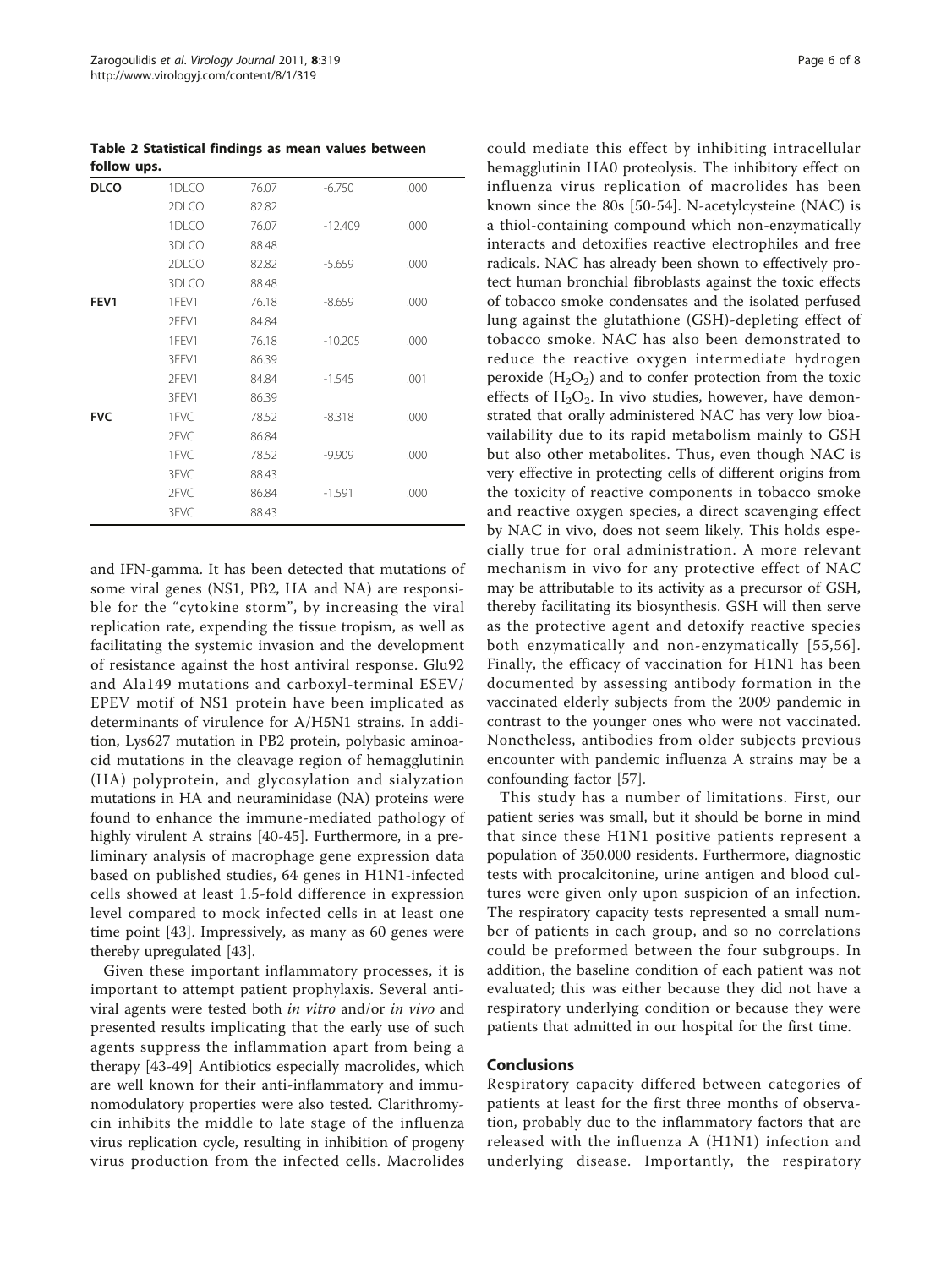<span id="page-6-0"></span>inflammation lasted almost two months, as evidenced by the fact that respiratory capacity remained stable between the second and third measurement. Several treatment modalities can be administered to confer protection and suppress the inflammation. Vaccination and early treatment with antiviral agents represent the mainstay of management.

### Acknowledgements

The authors would like to thank their colleagues in the Unit of Infectious Diseases in the University Hospital of Alexandroupolis, Greece.

#### Author details

<sup>1</sup>Unit of Infectious Diseases, Democritus University Thrace, Dragana, 68100 Alexandroupolis, Greece. <sup>2</sup>Intesive Care Unit, Democritus University Thrace, Dragana, 68100 Alexandroupolis, Greece. <sup>3</sup>Laboratory of Hygiene and Environmental Protection and Regional Laboratory of Public Health, Medical School, Democritus University of Thrace, Eastern Macedonia-Thrace, 68100 Alexandroupolis, Greece. <sup>4</sup>Pulmonary Department, Aristotle University of Thessaloniki, "G.Papanikolaou" General Hospital, Exohi, 57010 Thessaloniki, Greece. <sup>5</sup>Pulmonary Department, University of Thessaly, Volos 38221, Greece.<br><sup>6</sup>Department of Badiology, Democritus University of Thrace, Dragana, 68100. Department of Radiology, Democritus University of Thrace, Dragana, 68100 Alexandroupolis, Greece.

#### Authors' contributions

PZ, DS, NP, MM and TK wrote the manuscript and treated the patients, TCC performed statistical analysis, GK, IK, DM, and PS performed lung function tests, NC evaluated the chest x-rays and CT scan when necessary, KZ and EM provided useful insight. All authors read and approved the manuscript

#### Conflicts of interests

The authors declare that they have no competing interests.

#### Received: 6 June 2011 Accepted: 25 June 2011 Published: 25 June 2011

#### References

- Centers for Disease Control and Prevention (CDC): [Update: swine influenza](http://www.ncbi.nlm.nih.gov/pubmed/19407739?dopt=Abstract) A (H1N1) infections–[California and Texas, April 2009.](http://www.ncbi.nlm.nih.gov/pubmed/19407739?dopt=Abstract) MMWR Morb Mortal Wkly Rep 2009, 58(16):435-437.
- 2. Centers for Disease Control and Prevention (CDC): [Update: novel influenza](http://www.ncbi.nlm.nih.gov/pubmed/19498336?dopt=Abstract) A (H1N1) virus infection–[Mexico, March-May, 2009.](http://www.ncbi.nlm.nih.gov/pubmed/19498336?dopt=Abstract) MMWR Morb Mortal Wkly Rep 2009, 58(21):585-589.
- 3. Centers for Disease Control and Prevention (CDC): Update: novel influenza A (H1N1) virus infection–worldwide. MMWRMorb Mortal Wkly Rep 2009, 58(17):453-458.
- 4. World Health Organization. Pandemic (H1N1) 2009–update 69. [\[http://](http://www.who.int/csr/don/2009_10_09/en/) [www.who.int/csr/don/2009\\_10\\_09/en/](http://www.who.int/csr/don/2009_10_09/en/)], [accessed October 19, 2009].
- 5. Devaux I, Kreidl P, Penttinen P, Salminen M, Zucs P, Ammon A, ECDC influenza surveillance group; national coordinators for influenza surveillance: [Initial surveillance of 2009 influenza A\(H1N1\) pandemic in the european](http://www.ncbi.nlm.nih.gov/pubmed/21163182?dopt=Abstract) [union and European economic area, April-September 2009.](http://www.ncbi.nlm.nih.gov/pubmed/21163182?dopt=Abstract) Euro Surveill 2010, 15(49):pii: 19740.
- 6. Global Alert and Response (GAR) Preparing for the second wave: lessons from current outbreaksPandemic (H1N1) 2009 briefing note 9. [\[http://](http://www.who.int/csr/disease/swineflu/notes/h1n1_second_wave_20090828/en/index.html) [www.who.int/csr/disease/swineflu/notes/h1n1\\_second\\_wave\\_20090828/en/](http://www.who.int/csr/disease/swineflu/notes/h1n1_second_wave_20090828/en/index.html) [index.html](http://www.who.int/csr/disease/swineflu/notes/h1n1_second_wave_20090828/en/index.html)].
- 7. Barr IG, Cui L, Komadina N, Lee RT, Lin RT, Deng Y, Caldwell N, Shaw R, Maurer-Stroh S: [A new pandemic influenza A\(H1N1\) genetic variant](http://www.ncbi.nlm.nih.gov/pubmed/21034722?dopt=Abstract) [predominated in the winter 2010 influenza season in Australia, New](http://www.ncbi.nlm.nih.gov/pubmed/21034722?dopt=Abstract) [Zealand and Singapore.](http://www.ncbi.nlm.nih.gov/pubmed/21034722?dopt=Abstract) Euro Surveill 2010, 15(42):pii: 19692.
- 8. Bandaranayake D, Jacobs M, Baker M, Hunt D, Wood T, Bissielo A, Macfarlane M, Lopez L, Mackereth G, Huang Q: [The second wave of 2009](http://www.ncbi.nlm.nih.gov/pubmed/21329643?dopt=Abstract) [influenza A\(H1N1\) in the New Zealand, January-October 2010.](http://www.ncbi.nlm.nih.gov/pubmed/21329643?dopt=Abstract) Euro Surveill 2011, 16(6):pii: 19788.
- 9. Eurosurveillance editorial team: [Agreement on a pandemic influenza](http://www.ncbi.nlm.nih.gov/pubmed/21527130?dopt=Abstract) [preparedness framework for the sharing of viruses and benefit sharing.](http://www.ncbi.nlm.nih.gov/pubmed/21527130?dopt=Abstract) Euro Surveill 2011, 16(16):pii: 19847.
- 10. Casalegno JS, Frobert E, Escuret V, Bouscambert-Duchamp M, Billaud G, Mekki Y, Schuffenecker I, Lina B, Morfin F, Valette M: [Beyond the influenza](http://www.ncbi.nlm.nih.gov/pubmed/21223833?dopt=Abstract)[like illness surveillance: The need for real-time virological data.](http://www.ncbi.nlm.nih.gov/pubmed/21223833?dopt=Abstract) Euro Surveill 2011, 16(1):pii: 19756.
- 11. Harder KM, Andersen PH, Bæhr I, Nielsen LP, Ethelberg S, Glismann S, Molbak K: [Electronic real-time surveillance for influenza-like illness:](http://www.ncbi.nlm.nih.gov/pubmed/21262186?dopt=Abstract) [experience from the 2009 influenza A\(H1N1\) pandemic in Denmark.](http://www.ncbi.nlm.nih.gov/pubmed/21262186?dopt=Abstract) Euro Surveill 2011, 16(3):pii: 19767.
- 12. Novel Swine-Origin Influenza A (H1N1) Virus Investigation Team, Dawood FS, Jain S, Finelli L, Shaw MW, Lindstrom S, Garten RJ, Gubareva LV, Xu X, Bridges CB, Uyeki TM: [Emergence of a novel swine](http://www.ncbi.nlm.nih.gov/pubmed/19423869?dopt=Abstract)[origin influenza A \(H1N1\)virus in humans.](http://www.ncbi.nlm.nih.gov/pubmed/19423869?dopt=Abstract) N Engl J Med 2009, 360(25):2605-15.
- 13. Taubenberger JK, Reid AH, Lourens RM, Wang R, Jin G, Fanning TG: [Characterization of the 1918 influenza virus polymerase genes.](http://www.ncbi.nlm.nih.gov/pubmed/16208372?dopt=Abstract) Nature 2005, 437(7060):889-93.
- 14. Santa-Olalla Peralta P, Cortes-García M, Vicente-Herrero M, Castrillo-Villamandos C, Arias-Bohigas P, Pachon-del Amo I, Sierra-Moros MJ, Surveillance Group for New Influenza A(H1N1) Virus Investigation and Control Team in Spain: [Risk factors for disease severity among](http://www.ncbi.nlm.nih.gov/pubmed/20929651?dopt=Abstract) [hospitalized patients with 2009 pandemic influenza A\(H1N1\) in spain,](http://www.ncbi.nlm.nih.gov/pubmed/20929651?dopt=Abstract) [April-December 2009.](http://www.ncbi.nlm.nih.gov/pubmed/20929651?dopt=Abstract) Euro Surveill 2010, 15(38):pii: 19667.
- 15. Gubbels S, Perner A, Valentiner-Branth P, Molbak K: [National surveillance of](http://www.ncbi.nlm.nih.gov/pubmed/21163180?dopt=Abstract) [pandemic influenza A\(H1N1\) infection-related admissions to intensive](http://www.ncbi.nlm.nih.gov/pubmed/21163180?dopt=Abstract) [care units during the 2009-10 winter peak in Denmark: two](http://www.ncbi.nlm.nih.gov/pubmed/21163180?dopt=Abstract) [complementary approaches.](http://www.ncbi.nlm.nih.gov/pubmed/21163180?dopt=Abstract) Euro Surveill 2010, 15(49):pii: 19743.
- 16. Zarogoulidis P, Constantinidis T, Steiropoulos P, Papanas N, Zarogoulidis K, Maltezos E: Are there any differences in clinical and laboratory findings on admission between H1N1 positive and negative patients with flu-like symptoms? BMC Res Notes 2011.
- 17. Cao B, Li XW, Mao Y, Wang J, Lu HZ, Chen YS, Liang ZA, Liang L, Zhang SJ, Zhang B, Gu L, Lu LH, Wang DY, Wang C: [National Influenza A Pandemic](http://www.ncbi.nlm.nih.gov/pubmed/20007555?dopt=Abstract) [\(H1N1\) 2009 Clinical Investigation Group of China: Clinical features of](http://www.ncbi.nlm.nih.gov/pubmed/20007555?dopt=Abstract) [the initial cases of 2009 pandemic influenza A \(H1N1\) virus infection in](http://www.ncbi.nlm.nih.gov/pubmed/20007555?dopt=Abstract) [China.](http://www.ncbi.nlm.nih.gov/pubmed/20007555?dopt=Abstract) N Engl J Med 2009, 361(26):2507-17.
- 18. Kilander A, Rykkvin R, Dudman SG, Hungnes O: [Observed association](http://www.ncbi.nlm.nih.gov/pubmed/20214869?dopt=Abstract) [between the HA1 mutation D222G in the 2009 pandemic influenza A](http://www.ncbi.nlm.nih.gov/pubmed/20214869?dopt=Abstract) [\(H1N1\) virus and severe clinical outcome, Norway 2009-2010.](http://www.ncbi.nlm.nih.gov/pubmed/20214869?dopt=Abstract) Euro Surveill 2010, 15(9):pii: 19498.
- 19. Maurer-Stroh S, Lee RT, Eisenhaber F, Cui L, Phuah SP, Lin RT: [A new](http://www.ncbi.nlm.nih.gov/pubmed/20535229?dopt=Abstract) [common mutation in the hemagglutin of the 2009 \(H1N1\) influenza A](http://www.ncbi.nlm.nih.gov/pubmed/20535229?dopt=Abstract) [virus.](http://www.ncbi.nlm.nih.gov/pubmed/20535229?dopt=Abstract) PLoS Curr 2010, 2:RRN1162.
- 20. Lackenby A, Moran Gilad J, Pebody R, Miah S, Calatayud L, Bolotin S, Vipond I, Muir P, Guiver M, McMenamin J, Reynolds A, Moore C, Gunson R, Thompson C, Galiano M, Bermingham A, Ellis J, Zambon M: [Continued](http://www.ncbi.nlm.nih.gov/pubmed/21315056?dopt=Abstract) [emergence and changing epidemiology of oseltamivir-resistant](http://www.ncbi.nlm.nih.gov/pubmed/21315056?dopt=Abstract) [influenza A\(H1N1\)2009 virus, United Kindom, Winter 2010/11.](http://www.ncbi.nlm.nih.gov/pubmed/21315056?dopt=Abstract) Euro Surveill 2011, 16(5):pii: 19784.
- 21. Hurt AC, Deng YM, Ernest J, Caldwell N, Leang L, Iannello P, Komadina N, Shaw R, Smith D, Dwyer DE, Tramontana AR, Lin RT, Freeman K, Kelso A, Barr IG: [Oseltamivir-resistant influenza viruses circulating during the first](http://www.ncbi.nlm.nih.gov/pubmed/21262183?dopt=Abstract) [year of the influenza A\(H1N1\)2009 pandemic in the Asia-Pacific region,](http://www.ncbi.nlm.nih.gov/pubmed/21262183?dopt=Abstract) [March 2009 to March 2010.](http://www.ncbi.nlm.nih.gov/pubmed/21262183?dopt=Abstract) Euro Surveill 2011, 16(3):pii: 19770.
- 22. Granados A, Goodman C, Eklund L: [Pandemic influenza: using evidence](http://www.ncbi.nlm.nih.gov/pubmed/16585070?dopt=Abstract) [on vaccines and antivirals for clinical decisions and policy making.](http://www.ncbi.nlm.nih.gov/pubmed/16585070?dopt=Abstract) Eur Respir J 2006, 27:661-663.
- 23. Savulescu C, Jiménez-Jorge S, de Mateo S, Ledesma J, Pozo F, Casas I, Larrauri A: [cycEVA Study Team: Effectiveness of the 2010/11 seasonal](http://www.ncbi.nlm.nih.gov/pubmed/21435330?dopt=Abstract) [trivalent influenza vaccine in Spain: preliminary results of a case-control](http://www.ncbi.nlm.nih.gov/pubmed/21435330?dopt=Abstract) [study.](http://www.ncbi.nlm.nih.gov/pubmed/21435330?dopt=Abstract) Euro Surveill 2011, 16(11):pii: 19820.
- 24. Puig-Barberà J: [2010-2011 influenza seasonal vaccine, preliminary mid](http://www.ncbi.nlm.nih.gov/pubmed/21435331?dopt=Abstract)[season effectiveness estimates: reason for concern, confounding or are](http://www.ncbi.nlm.nih.gov/pubmed/21435331?dopt=Abstract) [we following the right track?](http://www.ncbi.nlm.nih.gov/pubmed/21435331?dopt=Abstract) Euro Surveill 2011, 16(11):pii: 19821.
- 25. Kissling E, Valenciano M, I-MOVE case-control studies team: [Early estimates](http://www.ncbi.nlm.nih.gov/pubmed/21435329?dopt=Abstract) [of seasonal influenza vaccine effectiveness in Europe, 2010/11: I-Move, a](http://www.ncbi.nlm.nih.gov/pubmed/21435329?dopt=Abstract) [multicentre case-control study.](http://www.ncbi.nlm.nih.gov/pubmed/21435329?dopt=Abstract) Euro Surveill 2011, 16(11):pii: 19818.
- 26. Steens A, van der Hoek W, Dijkstra F, van der Sande M: [Influenza vaccine](http://www.ncbi.nlm.nih.gov/pubmed/21507318?dopt=Abstract) [effectiveness, 2010/11.](http://www.ncbi.nlm.nih.gov/pubmed/21507318?dopt=Abstract) Euro Surveill 2011, 16(15):pii: 19843.
- 27. Pebody R, Hardelid P, Fleming D, McMenamin J, Andrews N, Robertson C, Thomas D, Sebastianpillai P, Ellis J, Carman W, Wreghitt T, Zambon M, Watson J: [Effectiveness of seasonal 2010/11 and pandemic influenza A](http://www.ncbi.nlm.nih.gov/pubmed/21329644?dopt=Abstract)